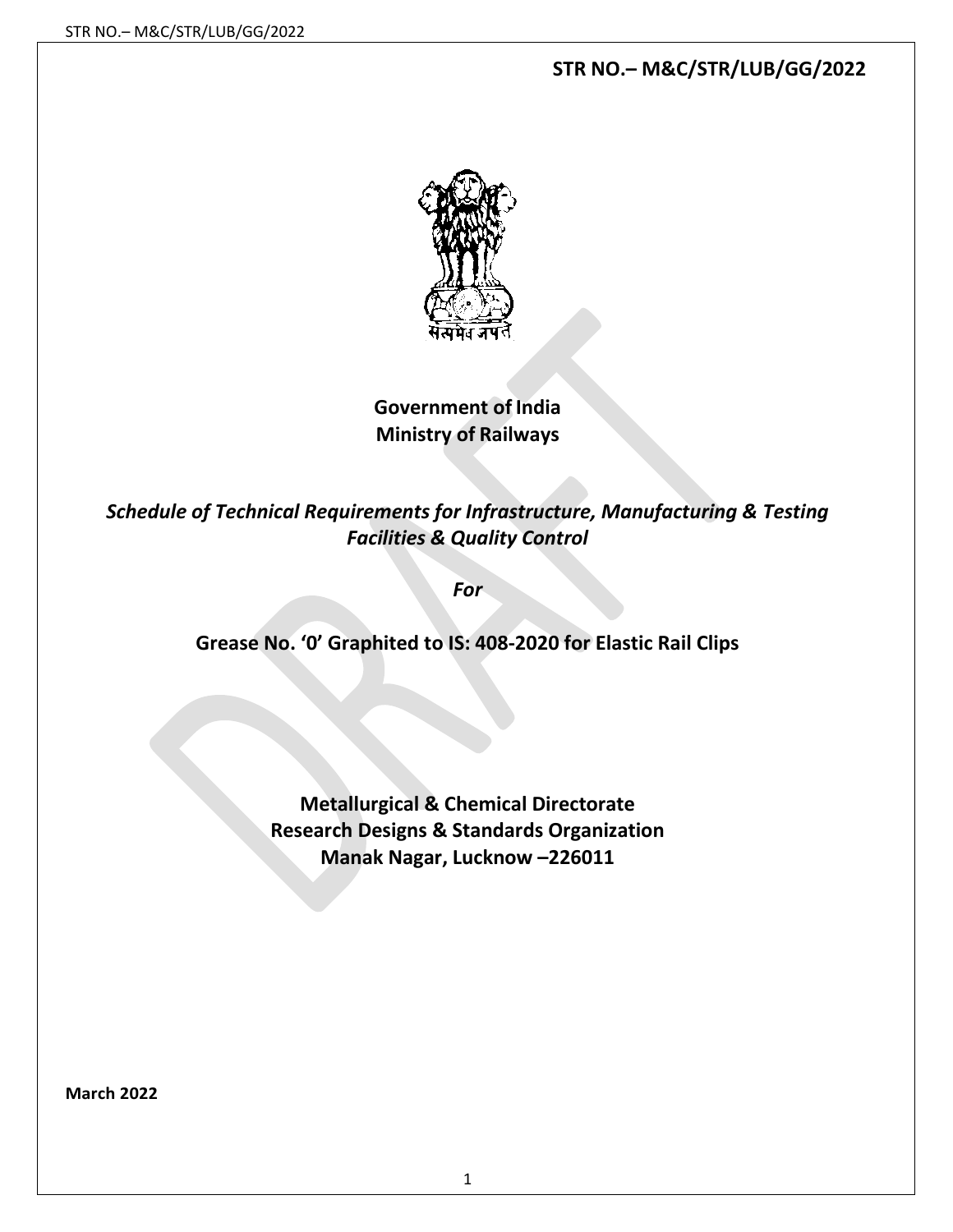### **1.0 SCOPE**

The Schedule of Technical Requirement (STR) covers the optimum facility required for manufacturing and quality control of Graphite Grease '0' to the composition as described in Clause **2.2.1 (Corrected) 3.3** with the physical property of mineral oil to Clause **2.2 (Corrected) 3.2.1** of IS: 408 –2020 for use on Elastic Rail Clips.

### **2.0 REQUIREMENTS**

Vendor seeking approval for supply the Graphite Grease '0' to Indian Railways shall comply with all the requirements described in this STR.

#### **2.1 GENERAL MANUFACTURING FACILITIES**

- **2.1.1** The firm should have well illuminated and ventilated covered shed with sufficient height and adequate space for manufacture, proper storage of raw materials, finished product and packing material. It should be free from dust, dampness, humidity and exposure to sunlight in excess. There should be one lockable bond house for storage of finished product for purchase inspection as & when required.
- **2.1.2** Earmarked area for rejected material should available.
- **2.1.3** The firm should have following manufacturing facilities:

| S.No. | Item                                                                                                                                | Qty.(Min.)   |
|-------|-------------------------------------------------------------------------------------------------------------------------------------|--------------|
| 1.    | Grease Kettle having heating & cooling arrangement with proper temperature<br>measuring device, Agitator / Stirrer Min. Size 500kgs | 1No.         |
| 2.    | Pilot manufacturing set up for preparation of sample/master batch (Min. Size<br>10 kg)                                              | 1No.         |
| 3.    | Storage Tank of adequate capacity                                                                                                   | 2Nos.        |
| 4.    | Barrel filling arrangement having weight control facility                                                                           | 1No.         |
| 5.    | <b>Barrel Sealing Machine</b>                                                                                                       | 1No.         |
| 6.    | Air Compressor                                                                                                                      | 1No.         |
| 7.    | <b>Transfer Pump</b>                                                                                                                | 2Nos.        |
| 8.    | Trolley                                                                                                                             | 1No.         |
| 9.    | <b>Stock Lifter</b>                                                                                                                 | 1No.         |
| 10.   | <b>Weighing Balance</b><br>(i)<br>Electronic Weighing Balance Capacity- 5Kg.<br>(ii)<br>Heavy Duty Balance capacity-300Kg.          | 1No.<br>1No. |
| 11.   | Diesel Generator Set of adequate capacity                                                                                           | 1No.         |
| 12.   | <b>Blending Plant</b>                                                                                                               | 1No.         |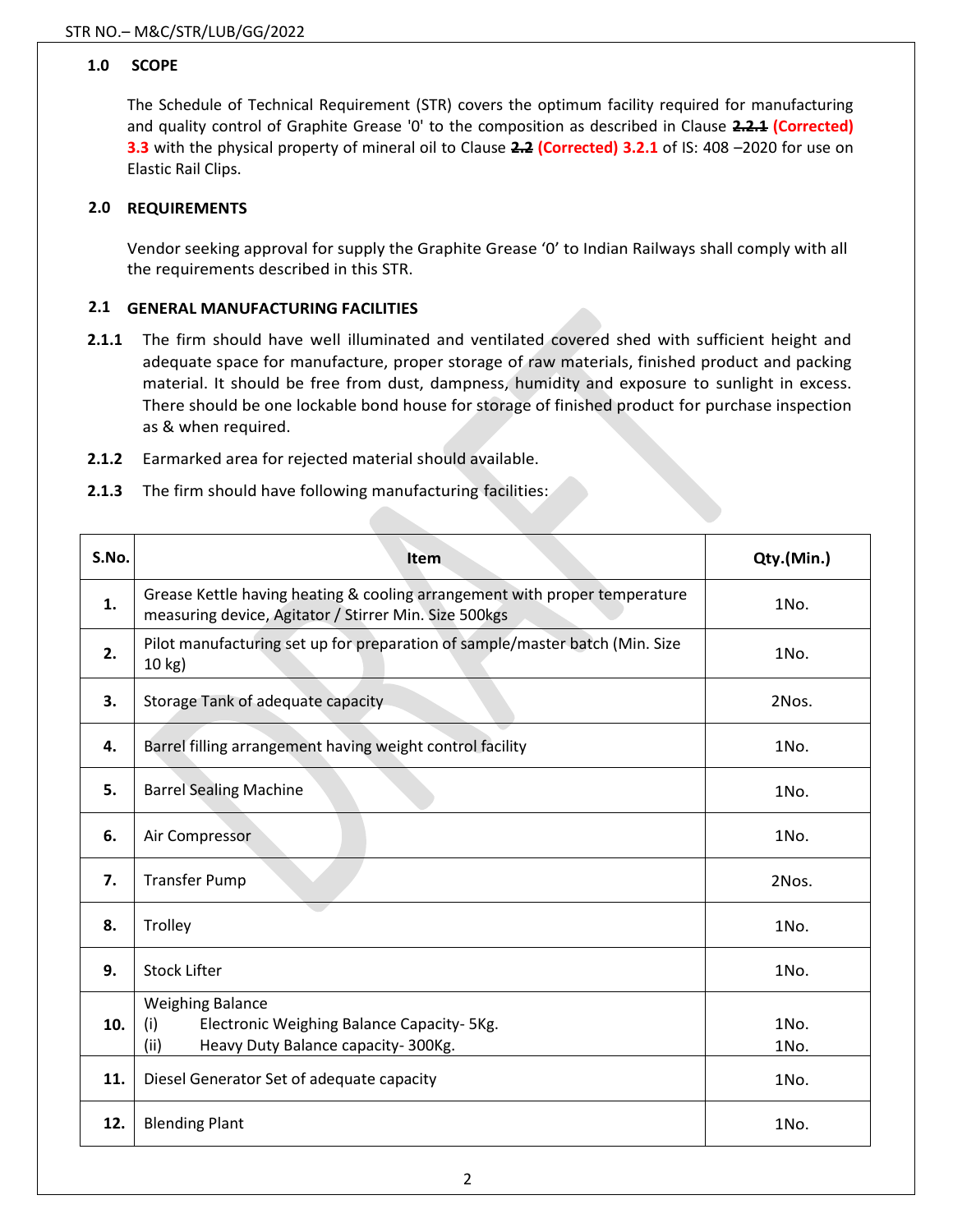**2.1.4** The firm's premises should be neat, clean and hygienic.

#### **2.1.5 The Firm should have minimum annual turnover of one (01) crore.** (Deleted)

- **2.1.6** Minimum quantity required for upgradation from the list of Developmental Order to the list of Approved Vendor is 25 MT (25000 kg) and other terms and conditions as per relevant ISO Apex documents.
- **2.1.7** The firm should have **pollution control and** (Deleted) fire protection certificates from authorized agency.
- **2.1.8** Firm should also submit the documents such as ownership, latest electricity bills, latest factory license and valid ISO-9001: 2015 certificate along with other documents as mentioned in apex documents and application form.
- **2.1.9** Firm should submit latest audited balance sheet along with profit and loss account for last **3** (Three) 2 (Two) years and latest income tax return copy.
- **2.1.10** Firm should submit internal test reports of the applied item and latest calibration certificates of quality control and testing equipment.
- **2.1.11** The firm must have test facilities attached to the manufacturing plant for all mandatory tests specified in the relevant specifications for the product for which they are seeking approval, together with raw materials to the relevant specifications.

## **3.0 TESTING FACILITIES**

**Quality Control & Test Facilities:** The firm should have proper air-conditioned laboratory for testing of raw materials in process, and finished products having following optimum in-house test facilities as per relevant specification of the applied products.

| <b>S. No.</b> | <b>Test Equipment</b>                                                | Qty. (Min.)          |
|---------------|----------------------------------------------------------------------|----------------------|
| 1.            | Viscometer bath with temp. controller @ of $40^{\circ}$ C            | 1No.                 |
| 2.            | Viscometer bath with temp. controller $\omega$ of 100 <sup>o</sup> C | 1No.                 |
| 3.            | Viscometer tubes                                                     | 6 Nos.               |
| 4.            | Stop watch                                                           | 2 Nos.               |
| 5.            | Flash Point (COC)                                                    | 1No.                 |
| 6.            | Air oven (up to $150 \pm 1^0$ C)                                     | 1 No.                |
| 7.            | Air oven (up to $350\pm2^0$ C)                                       | 1 No.                |
| 8.            | Muffle furnace (100°C to 1200°C)                                     | 1 No.                |
| 9.            | Thermometer (Calibrated)                                             | Adequate<br>quantity |